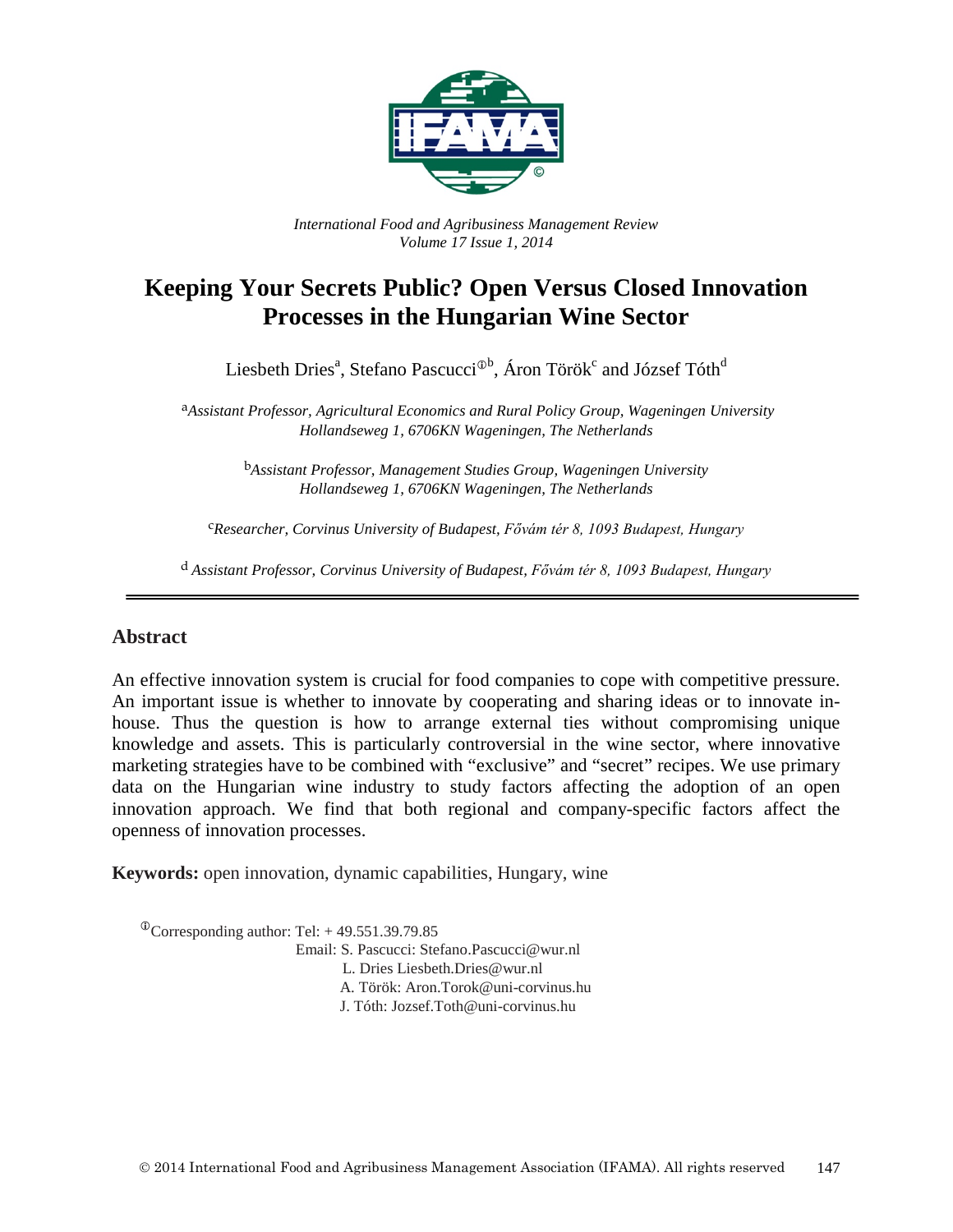## **Introduction**

Assuring safe, affordable and healthy food under conditions of a rapidly growing global population, shifting dietary patterns, increased competition for land use and environmental concerns is one of the major challenge of the EU agri-food sector (Baregheh et al. 2012a). The European Union tackles these challenges by investing in research and innovation and by facilitating the integration of scientific knowledge and innovation into food chain operations. Research and Development (R&D) are among the main engines of innovation, productivity growth and structural change and hence are essential to guarantee continued competitiveness of the food industry (Boehlje et al. 2011; Capitanio et al. 2009; Capitanio et al. 2010; Garcia Martinez 2013). Nevertheless, compared to other leading industry branches, the agro-food processing industry is generally not considered as being very innovative (Pascucci et al. 2012; Bareghehet al. 2012b).

Recent surveys show that the European food industry is targeting 50% less of its investment in R&D than the non-food industry (European Commission 2009). Furthermore, the return on investment and margins of profit are generally low and can contribute to a lack of incentives to commit to R&D projects. Barriers to R&D initiatives include the costliness and inappropriateness of patenting in the case of food products or new food processing techniques. Moreover, the European agro-food industry is dominated by small and medium enterprises (SMEs) that often lack resources and qualified personnel to invest in research and innovation (European Commission 2009).

In this context a more open and collaborative interaction among food companies could be used to overcome those barriers and lead to higher rate of innovation. In fact, an open innovation approach emphasizes the use of inflows and outflows of knowledge to speed up the internal innovation process of a company, eventually enabling this company to expand its markets (Chesbrough 2006). Therefore, increasing innovation through collaborative and open innovation networks in the agri-food sector is becoming a major focus in the EU policy framework in recent years. Particularly sustaining cooperation among SMEs, and creating a favorable climate for sharing knowledge and developing capabilities is one of the main targets at EU level (Bareghehet al. 2012b; Garcia Martinez 2013).

How to best implement cooperation among companies for sharing knowledge, developing capabilities and fostering open innovation are generally well-accepted concepts but are still highly debated in the agri-food industry (Dries et al. 2013). SMEs operating in this industry have a core business that is often related to production and marketing of traditional food products which rely on locally and family grounded recipes and procedures. Therefore, for many food SMEs cooperation and open innovation create risks for appropriability of valuable resources for the companies even though cooperation and open innovation can be seen as an approach for overcoming organizational and financial limitations. Moreover, whether cooperation is established in the idea creation or in the commercialization phase of the innovation process may lead to entirely different issues in terms of appropriability risks.

This paper contributes to the existing literature by addressing the issue of open innovation in the different phases of the innovation process in SMEs operating in the agri-food sector. The issue is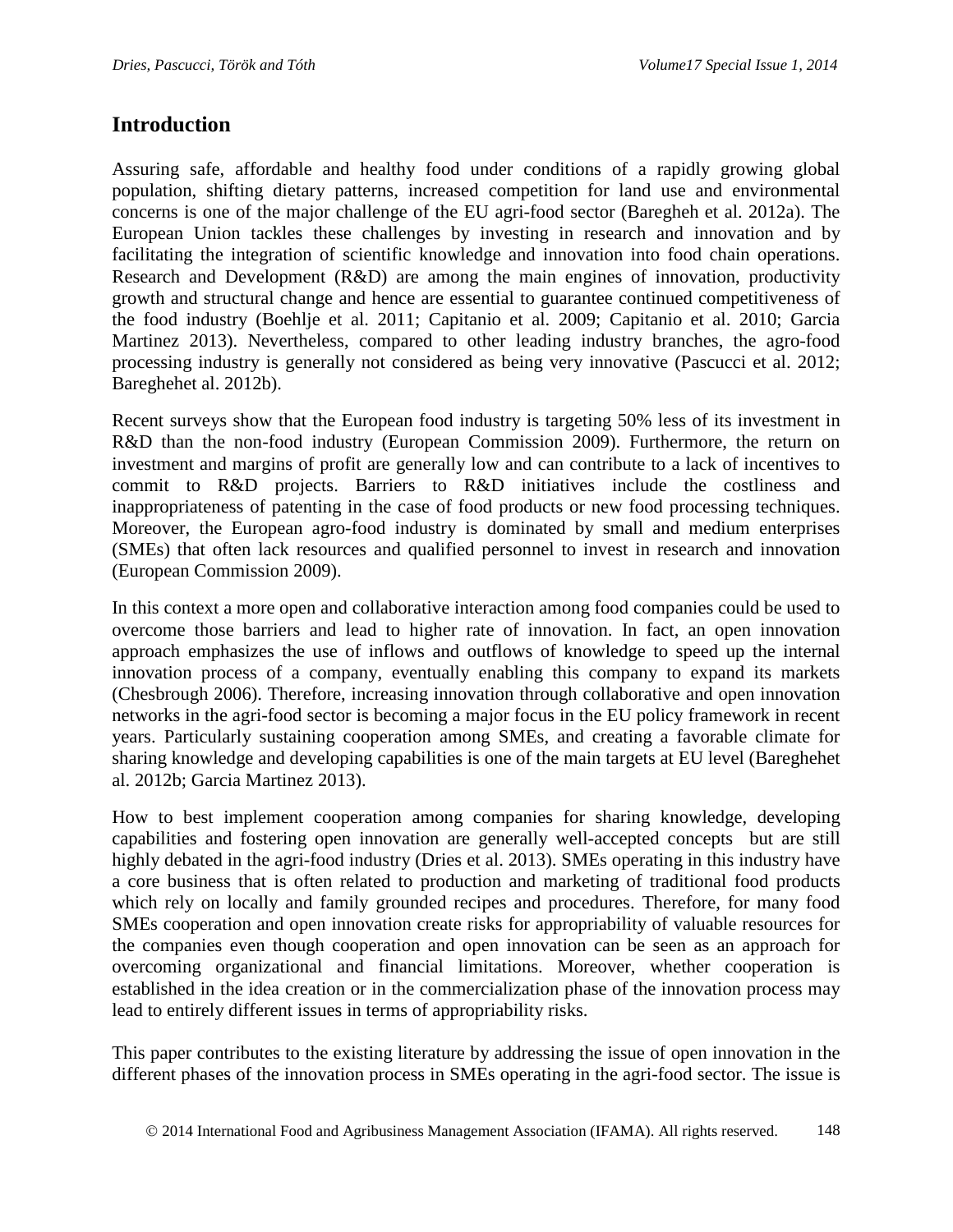particularly controversial in the wine sector, where innovative marketing strategies have to be combined with sometimes "exclusive" and "secret" recipes, which make the quality of the products unique. The Hungarian wine industry presents an interesting case for research on the issue of open innovation. Wine contributes significantly to the total turnover in the Hungarian agri-food agri-food industry. Wine typically offers opportunities for strong value creation and can be marketed as a premium processed agri-food product. However, in recent years the Hungarian wine industry has been left behind in worldwide trends on premium and superpremium wine markets (Wittwer 2007). The uniqueness of the empirical investigation is twofold: (i) our survey is one of the first particularly designed to investigate innovation and competitiveness of the Hungarian agri-food sector; (ii) the survey is one of the few in Hungary specifically focusing on open innovation issues in the agri-food sector. The research has been motivated by an increasing interest of Hungarian authorities for the wine sector due to its economic potentials. In many developing countries, especially in the so-called "New World of Wine countries" like Chile and South Africa, the wine sector has proved to be able to generate sustained economic wealth during the last 20 years (Anderson 2004).

Besides this increased interest, still one of the most critical questions to be answered by wine companies is how to arrange external ties (i.e. networks of collaboration) with other companies and research organizations - potentially leading to a successful innovation system - without compromising unique and highly specific assets. Therefore, understanding the main factors that lead wine companies to adopt an open, rather than a closed, innovation system is the main research question of this paper. We aim at "unbundling" the open innovation process and analyse whether the degree of openness of wine companies varies in the different stages of innovation and whether patterns of openness and common factors that can predict these patterns exist. More specifically, we analyze the relationship between dynamic capabilities, namely the adaptive and absorptive capabilities<sup>[1](#page-2-0)</sup> of the firm, and open innovation in three important stages of the innovation process: idea creation, development and commercialization. We also control for company characteristics.

The literature on open innovation predicts a low degree of openness in low-tech companies (Dahlander and Gann 2010), including SMEs operating in the agri-food sector (Sarkar and Costa 2008). However, we find that open innovation is quite extensive in the Hungarian wine industry: 25-30% of companies generate, develop and commercialize the majority of new ideas in cooperation with other partners. As a second result, we find that the degree of openness decreases as a company moves through the consecutive stages of innovation. In other words, Hungarian wine companies are significantly more likely to use outside ideas in the idea generation and development stages than in the commercialization stage. This contradicts findings in the literature (Lee et al. 2010). However, conclusions from this earlier research focused on the importance of outbound activities in the later innovation stages, while our data only allow us to

<span id="page-2-0"></span><sup>&</sup>lt;sup>1</sup> In the context of this paper *dynamic capabilities* are defined as "the firm's ability to integrate, build, and reconfigure internal and external competences to address rapidly changing environments" (Teece at al. 1997, 516). *Absorptive capacity* is defined as the ability [of the company] for sense-making of external developments depending on the existing set of [internal] competences (Cohen and Levinthal 1990). Organizations have *adaptive capacity* "when learning takes place at a rate faster than the rate of change in the conditions that require dismantling old routines and creating new ones" (Staber and Sydow 2002, 410-411; Verona and Ravasi 2003).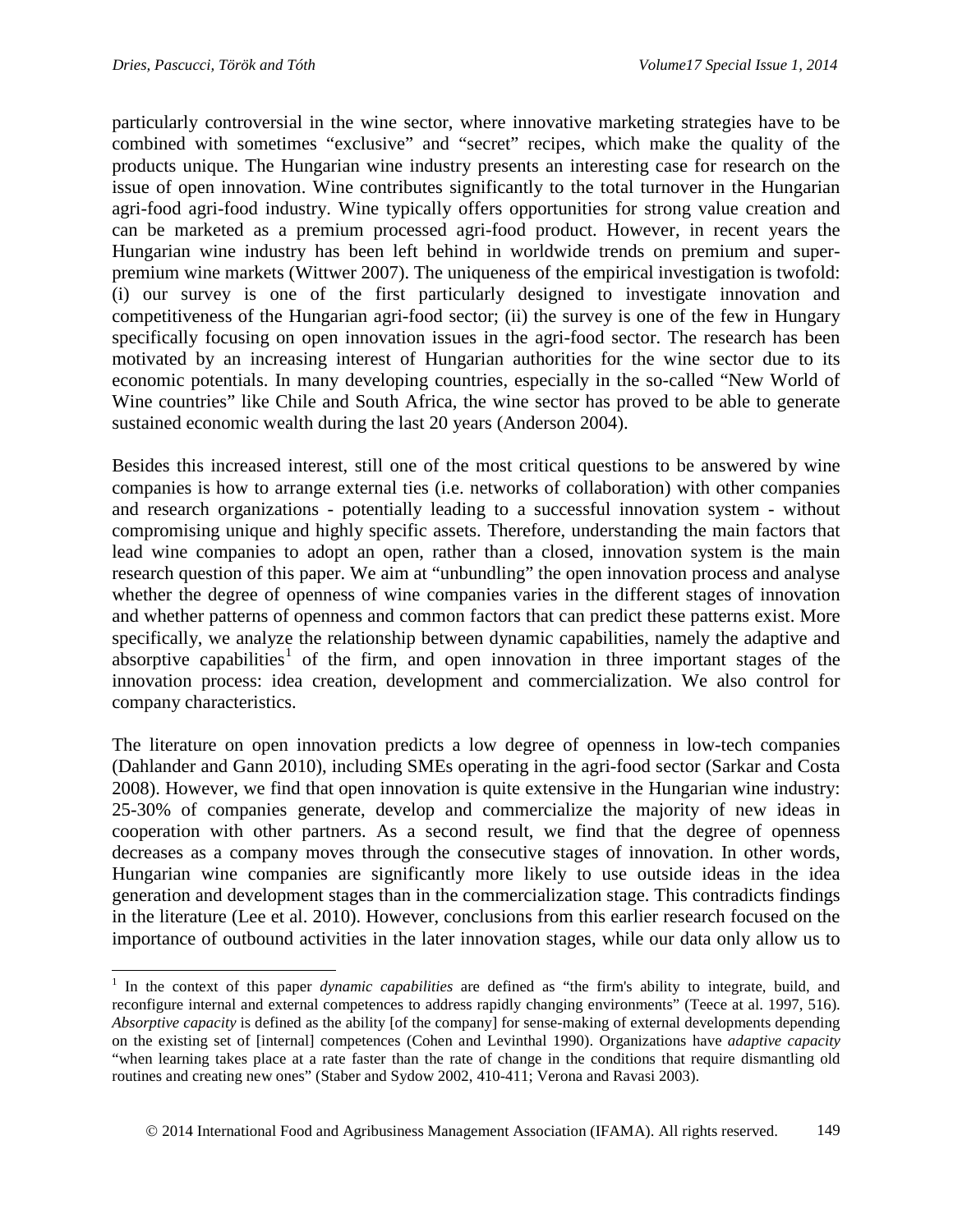look at the inbound open innovation processes (i.e. the 'buy' decision with respect to knowledge and technology transfer). This may explain our outcomes.

In our econometric approach we use a multivariate probit model to determine the factors that drive the degree of openness at different innovation stages. As dependent variable we use an indicator of the presence of openness at the three main stages in the innovation process, more specifically presence of idea generation, idea development and idea commercialization realized with outsiders (i.e. suppliers, buyers, etc.). The independent variables are derived from the literature and include indicators of (1) companies' dynamic capabilities, such as absorptive and adaptive capabilities, which are hypothesized to be a precondition to benefit from open innovation; (2) control variables such as companies' age, size and legal form.

Results show that there is a high, positive correlation between the degree of openness in different stages of the innovation process. This result leads us to conclude that companies are inclined to be open (or closed) throughout the whole innovation process. Drivers that stimulate openness in idea creation in a company may therefore also contribute to a positive attitude towards openness in idea development and commercialization and vice versa. Furthermore, the estimation provides evidence that larger wine companies have more open innovation processes. Other significant results are the positive impact of access to specialized regional suppliers and the negative impact of a company's age. The former seems to indicate that supplier-buyer relationships are crucial in stimulating knowledge and technology transfer. The latter shows that older wine companies rely more on in-house innovation processes.

The remainder of this article will focus on the role of external partners in stimulating innovations in the EU food sector. After introducing the concept of open innovation, in general and in food SMEs more specifically, we use a case-study of the Hungarian wine sector to explore the concept in more depth. In the last section policy and the managerial implications are thoroughly discussed.

# **Literature Review**

## *The Open Innovation Paradigm*

Adopting an open innovation process is the new mantra of the agri-food sector. To illustrate, Heinz, one of the largest multinational corporations (MNC) operating in the sector, recently refocused its R&D and innovation strategy on an open innovation platform, including all relevant phases of food production, thus from agriculture to health science<sup>[2](#page-3-0)</sup>. This has led the company to introduce "consumer-inspired" innovations such as sugar-free ketchup and salt-free soups. Unilever, another agri-food giant, re-shaped its Corporate Social Responsibility policy (Unilever Sustainable Living Plan) with a renewed innovation platform fully re-focused on an open innovation approach<sup>[3](#page-3-1)</sup>. Unilever operates by continuously interacting with established as well potential stakeholders by posting a "wish list" of main challenges and calling for technical

<span id="page-3-1"></span><span id="page-3-0"></span> $\frac{2 \text{ http://www.heinz.com/our-food/innovation/research-development.aspx}$  $\frac{2 \text{ http://www.heinz.com/our-food/innovation/research-development.aspx}$  $\frac{2 \text{ http://www.heinz.com/our-food/innovation/research-development.aspx}$  [accessed November 27, 2013]<br> $\frac{3 \text{ http://www.unilever.com/innovation/collaborating-with-unilever/open-innovation/}$  $\frac{3 \text{ http://www.unilever.com/innovation/collaborating-with-unilever/open-innovation/}$  $\frac{3 \text{ http://www.unilever.com/innovation/collaborating-with-unilever/open-innovation/}$  [accessed November 13, 2013]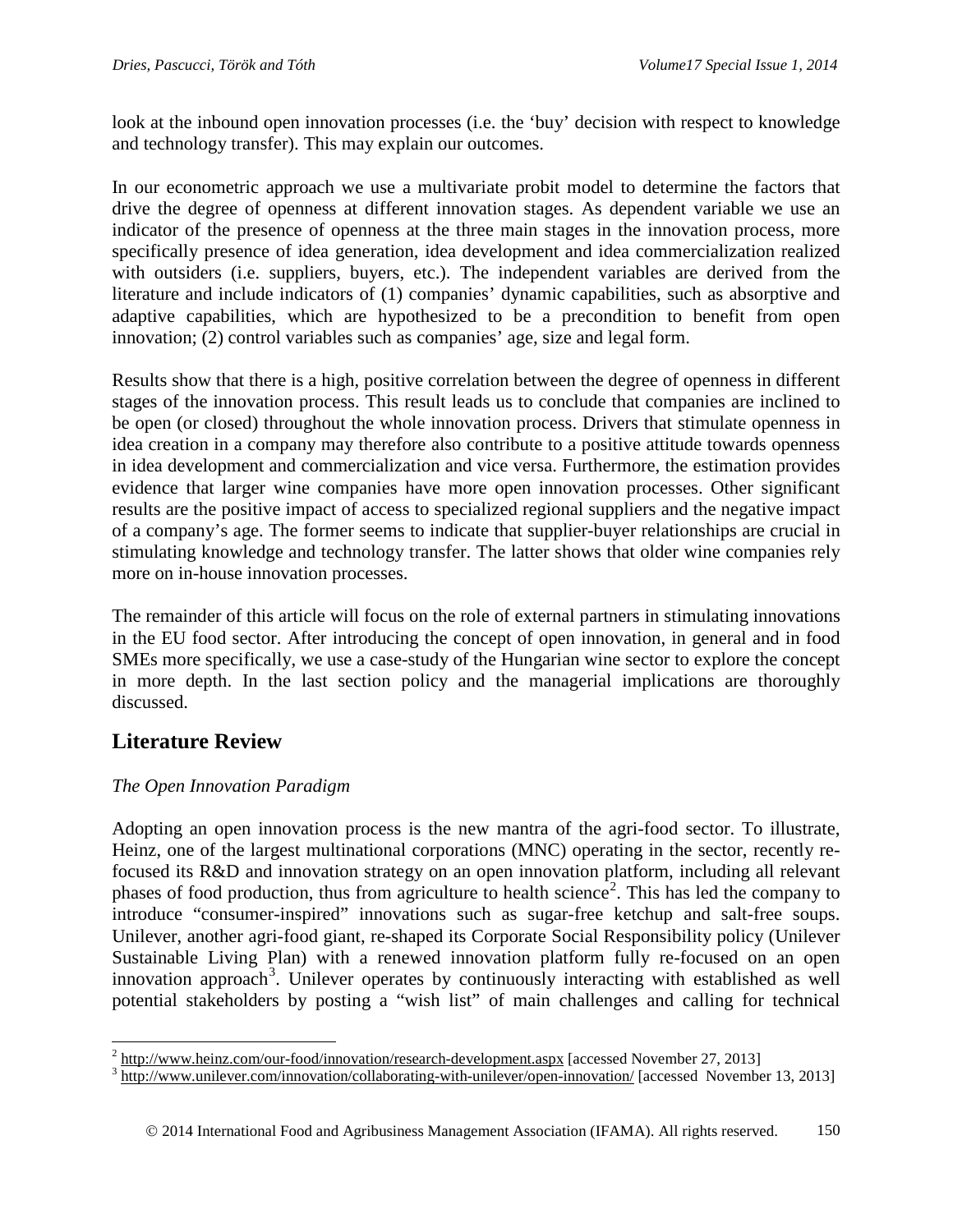solutions for outsiders. This approach is extended to non-technical issues related to marketing, packaging and product development, including ideas form consumers. Another example is provided by Barilla group, one of the largest pasta-makers in Europe, which funded a branchcompany, Academia Barilla, as an open (web-based) platform to collect traditional recipes from the Italian cuisine and to use them to produce world-class food products<sup>[4](#page-4-0)</sup>. SMEs are also increasingly joining the club of open-innovators, especially through industrial and knowledge-based clusters<sup>[5](#page-4-1)</sup>.

This trend can be seen as a reaction of food companies to their exposure to severe (and increasing) competitive pressures worldwide (Boehlje et al. 2011). Adopting an effective innovation process to successfully introduce and develop new products to the market has become one of the most important strategies for food companies (Garcia Martinez 2013; Karantininis et al. 2010). However, whether it is more effective to speed up the innovation process by sharing ideas and resources with other companies or to innovate in-house in a more closed system is still under debate in the academic domain (Sarkar and Costa 2008).

Chesbrough (2003) has been the first to introduce the concept of 'open innovation'. The idea of open innovation indicates that a company is increasingly using inflows and outflows of knowledge to speed up the internal innovation process, and expand the markets for external use of innovation (Chesbrough 2006; Gassmann et al. 2010). From a theoretical perspective, the open innovation literature has focused on different topics such as (i) the degree and type of openness (i.e. outbound or inbound), (ii) effectiveness, (iii) context and (iv) process (Huizingh 2011). In this respect a gap in the literature is an understanding of open innovation in the different stages of the innovation process, from the idea generation to the commercialization phase.

Moreover, if we look at the empirical studies on open innovation, most of them draw on evidence from high-tech industries such as equipment, computers, Information Communication Technology (ICT) or pharmaceuticals (e.g. Christensen et al. 2005; Dittrich and Duysters 2007; Fetterhoff and Voelkel 2006) and have a prevalent focus on large companies and multinational corporations (Chesbrough 2003; Chesbrough 2006). Empirical investigations on open innovation in SMEs operating in the agri-food sector are relatively scarce in literature (Dries et al. 2013; Enzing et al. 2011; Garcia Martinez 2013; Huston and Sakkab 2006; Sarkar and Costa 2008; Vanhaverbeke and Cloodt 2006). Archibugi et al. (1991) indicate that a more open system of innovation is particularly interesting for food companies, which normally rely even more on external resources than other industries (see also Enzing et al. 2011). Moreover, some specific features of the innovation pattern in food companies make that looking at only internal, closed innovation processes (i.e. the effort in R&D) is a misleading indicator of food companies' innovation capacity (Avermaete et al. 2004; Capitanio et al. 2010; Galizzi and Venturini 2008). On the other hand, a strong R&D department and access to well-trained and expert human resources is a necessary condition to adopt a more open innovation system (Wang and Ahmed 2007).

<span id="page-4-1"></span><span id="page-4-0"></span> $\frac{4}{5}$  <http://www.academiabarilla.it/italian-food-academy/sede/default.aspx> [accessed November 11, 2013)  $\frac{5}{2}$  An example is FoodValley operating in the Netherlands [\(http://www.youtube.com/watch?v=hEg0a2xCePo](http://www.youtube.com/watch?v=hEg0a2xCePo) )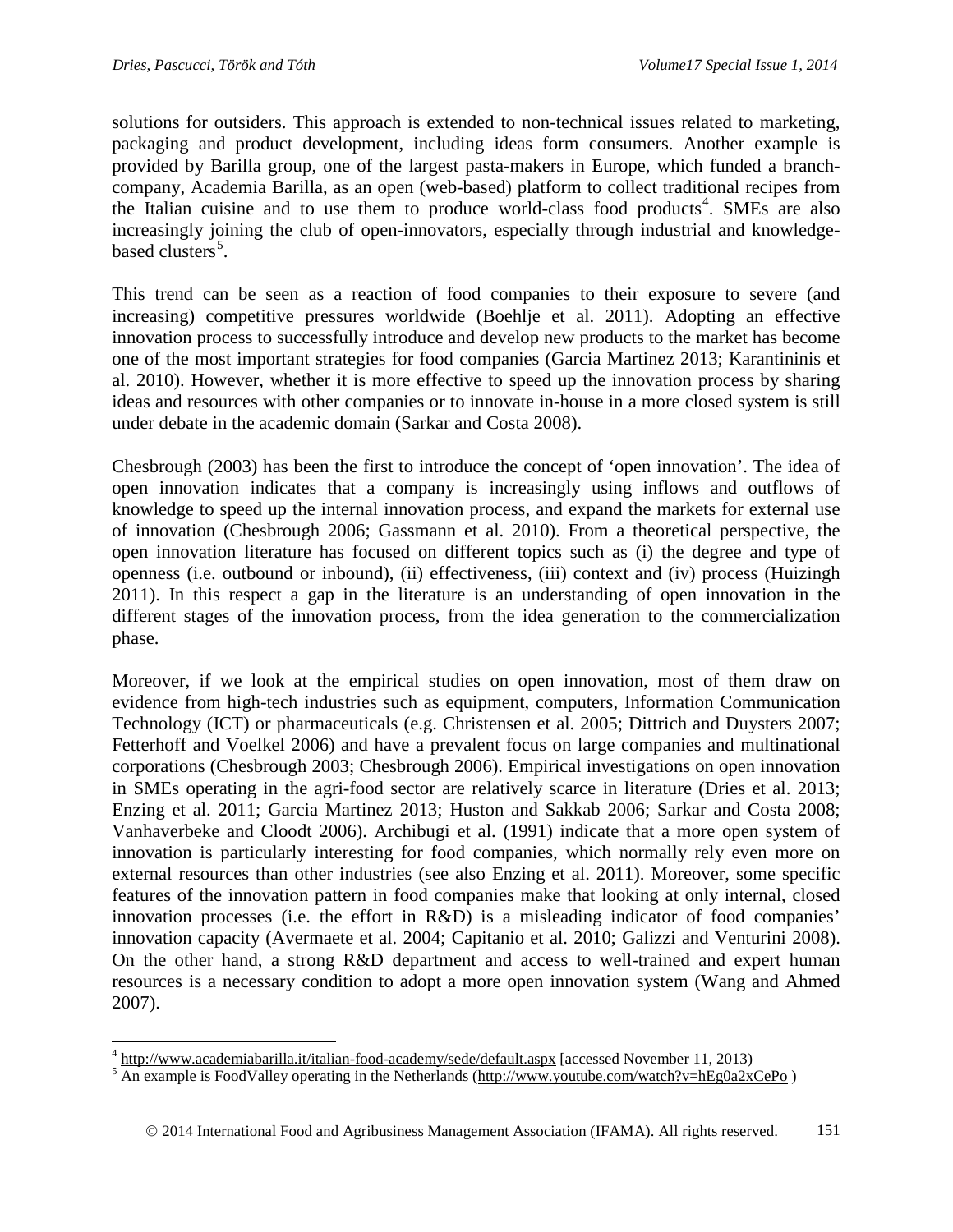#### *Defining Open Innovation in the Agri-food Sector*

What makes food companies substantially different from other manufacturing companies is their higher dependency on natural resources - not limited to e.g. fossil fuels – and their need for specific (often tacit and local) know-how in their production processes. Transforming an often heterogeneous and discontinuous flow of raw materials into standardized and marketable products is at the core of a food business. Therefore, more than being involved in groundbreaking and radically innovative projects, food companies (including multinational corporations) are more likely to be active in a very targeted process of stakeholder and technology adaptation (Enzing et al. 2011; Rama 2008). As a result, when scholars look at R&D activities in the agri-food sector they are often inclined to see food companies as conservative, slow-growing and mature businesses, where innovative activities are less likely to occur (Capitanio et al. 2010; Sakar and Costa 2008). On top of that it is rather difficult to assess the degree of openness of the innovation system adopted by a food company. To illustrate, if a winemaker is producing a world-class wine using and adapting a "local recipe" (which is often the case), this is not regarded as an open innovation approach, though it is fitting in the concept of "increasingly using inflows and outflows of knowledge to accelerate the internal innovation process, and expand the markets for external use of innovation" (Chesbrough 2006).

A review of the literature on open innovation in the agri-food sector performed by Sarkar and Costa (2008) clearly indicates two main shortcomings in this domain: on the one hand, little empirical evidence is available to thoroughly assess whether food companies are approaching open innovation in a different way than other manufacturing companies; on the other hand, most of the contributions in the literature use proxies to measure the presence and degree of open innovation, for example through the presence and number of external ties (see also Enzing et al. 2011). The literature also indicates potential differences of open innovation features in the different stages of innovation (i.e. idea generation, development and commercialization) (Sarkar and Costa 2008). The question is how to measure and assess open innovation in food companies.

Van de Vrande et al. (2009) measure open innovation by identifying technology exploration and exploitation practices. As pointed out by Huizingh (2011) using external ties as a proxy of openness is potentially misleading because it only captures one of the components of the concept, such as the inbound/outbound dynamics. Thus being engaged in a partnership with someone (i.e. a research organization) does not necessarily mean that you are internally making use of your partner's knowledge (*inbound innovation*), nor that you are using internal knowledge to exploit resources provided by your partner (*outbound innovation*). In effect it merely highlights the underpinning mechanisms and trends leading to an open innovation process (Gassman et al. 2010; Huizingh 2011). Parida et al. (2012) point out that inbound open innovation refers more to exploring and integrating external knowledge to develop and exploit technology. Outbound open innovation is the practice of exploiting technological capabilities, combining internal with also external paths of commercialization (Chesbrough 2003; Chesbrough and Crowther 2006).

In line with this literature review, we conceptualize open innovation as "the proportion of innovations generated in co-operation/collaboration with universities, research organizations, regional customers and/or suppliers, other agri-food companies, venture capitalists and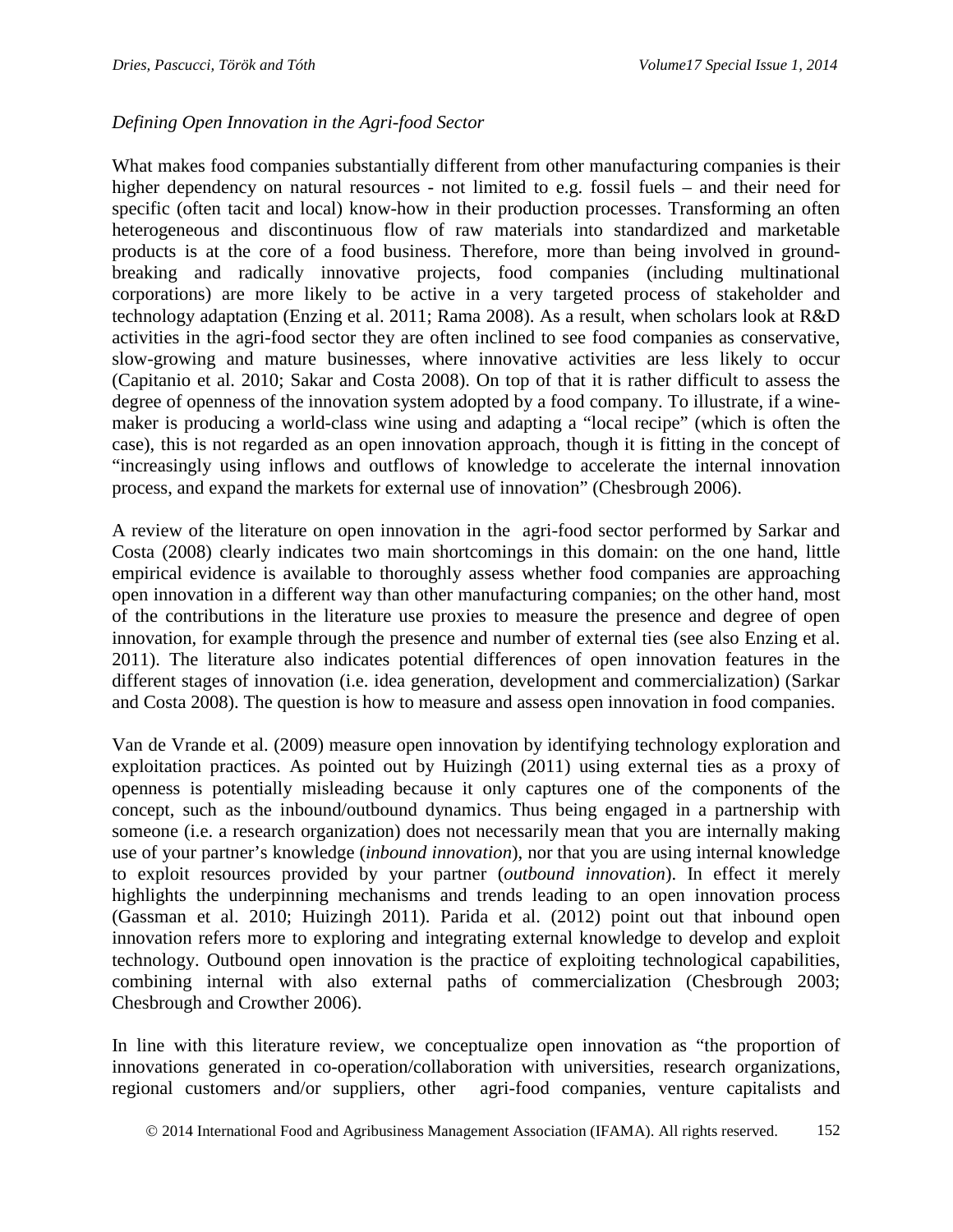industry/cluster associations or business assistance centers (open innovation) as opposed to innovations entirely generated within the company (closed innovation)". We apply this definition to the different stages of innovation, namely the *idea generation* phase (discovering market opportunities or problems to be solved, envisioning areas for technical breakthrough, developing initial insights, basic and applied research), *idea development* phase (developing a deeper conception of products or services, building a model of a product or service, product or process testing) and *commercialization* phase (production, promotion, distribution, and sales of a product/service/technique). In line with Parida et al. (2012) this conceptualization emphasizes more an inbound than an outbound open innovation process. This is particularly relevant in the agri-food sector since inbound open innovation is prevailing in low-tech industries (Chesbrough and Crowther 2006). In low-tech industries, in fact, the exploration and exploitation of external knowledge is more likely to occur through networks of collaboration than through new ventures, spin-offs , or licensing-out (Parida et al. 2012). However, what is more difficult to understand is whether significant differences occur in the different stages of the open innovation process in low-tech industries. Lee et al. (2010) argue that high-tech companies can be more prone to use an open innovation process in the commercialization phase. While high-tech companies show superior capabilities in the phases of creation and development of new technologies, they might suffer from a lack of marketing capabilities when it comes to the phase of commercialization (Lee et al. 2010). Enzing et al. (2011) show that agri-food companies need to implement open innovation processes from idea creation to commercialization. In fact, while they are more likely to engage in large networks of collaboration with upstream partners to use and adapt technologies to innovate their processes (Capitanio et al. 2010), they engage with downstream partners (i.e. retailers) to overcome challenges in introducing new products to the market (Enzing et al. 2011). Based on this literature we formulate the following hypothesis:

*Hypothesis 1: The degree of openness in the innovation process does not differ between the three different stages of the innovation process.*

#### *The Role of Company Dynamic Capabilities*

Factors that contribute to a company's openness, such as dynamic capabilities, must be seen as the main explanatory variables when analyzing open innovation (Dahlander and Gann 2010, Huizingh 2011). As mentioned earlier, the role of openness and connected capabilities is even more important in agri-food companies because they have even more intense interactions with both upstream and downstream partners than other types of companies (Enzing et al. 2011). Agri-food companies may develop some specific capabilities due to the peculiarities characterizing their innovation pattern. On the one hand, agri-food companies are mainly "market-pulled" businesses, therefore involved in incremental rather than radical food product innovations (Elzing et al. 2011; Galizzi and Venturini 2008; Grunert et al. 1997). In this respect, they benefit the most from the interaction with downstream partners, such as retailers and distributors, in order to make the introduction onto the market of new products successful. On the other hand, agri-food companies are "technology-pushed" (Capitanio et al. 2010). Therefore, they are mainly process-innovation oriented through adaptation of equipment and the use of new technologies developed by upstream (high-tech) industries to create new food products (Archibugi et al. 1991; Capitanio et al. 2010; Garcia Martinez and Burns 1999). In line with these statements, we use dynamic capabilities to explain differences in degree and patterns of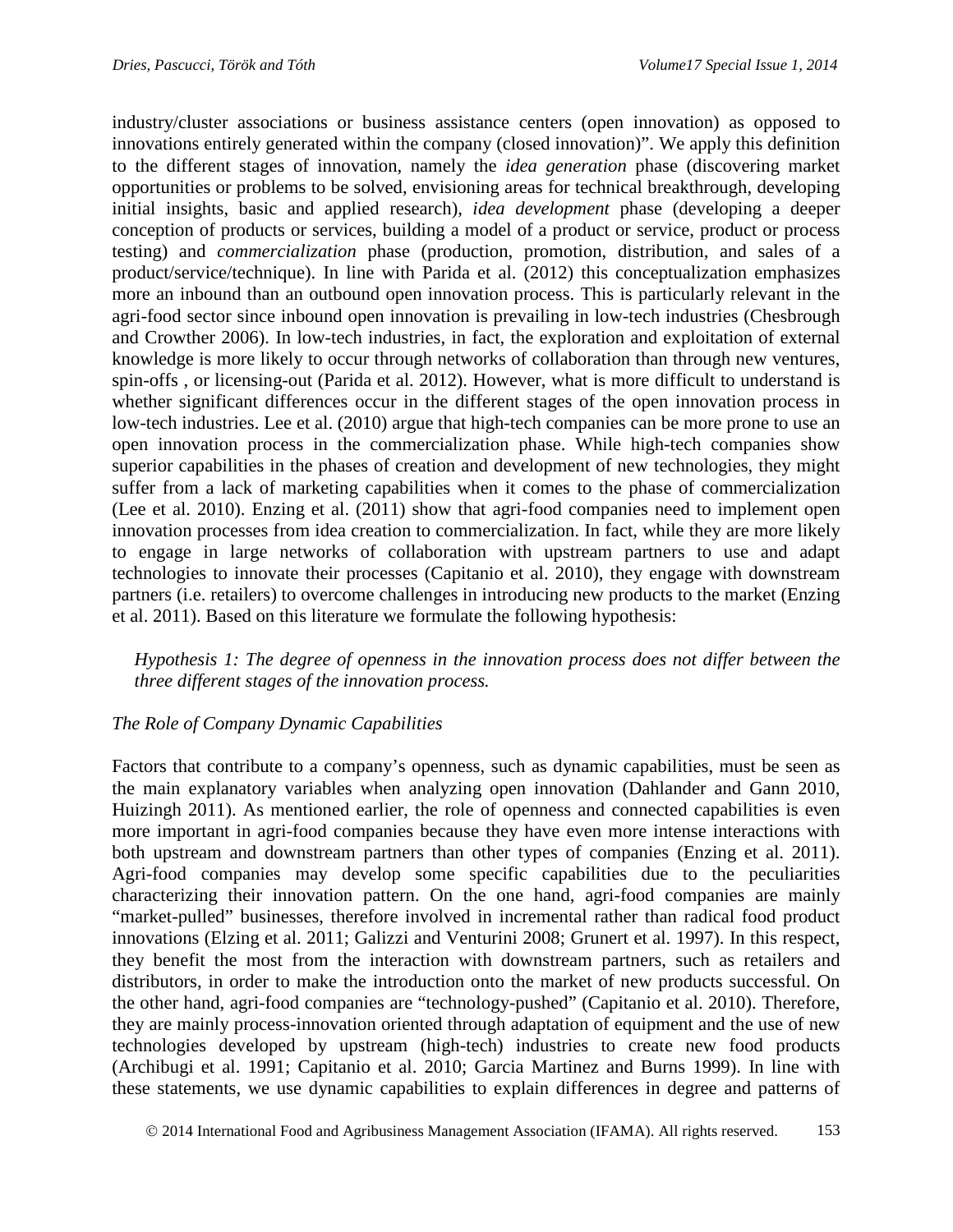open innovation in agri-food companies. Teece et al. (1997) extensively discusses the relationship between dynamic capabilities and innovation-based competition in different industries. In this framework dynamic capabilities are seen as a subset of competences and resources which allow the firm to create new products and processes, and respond to market changes (Teece at al. 1997). Wang and Ahmed (2007) highlight the presence of two main types of dynamic capabilities, namely the *absorptive capabilities*, as a way in which companies create and absorb, integrate and re-configure external knowledge from other organizations (Cohen and Levinthal 1990); and *adaptive capabilities*, as a way in which companies are able to explore and exploit external opportunities in the market (or the geographical context) (Staber and Sydow 2002). Based on these concepts we develop the following research hypotheses:

*Hypothesis 2: Open innovation in the idea creation and development phase is more likely to occur in the presence of dynamic capabilities developed with upstream partners*

*Hypothesis 3: Open innovation in the commercialization phase is more likely to occur in the presence of dynamic capabilities developed with downstream partners*

# **Data and Empirical Strategy**

#### *Study Area and Data Gathering*

Wine production in Hungary has a long history which dates back to the Ancient Greeks.<sup>[6](#page-7-0)</sup> In the Middle Ages the region that corresponds to Hungary had been recognized as an area of special wine-making interest and Tokaji, the most internationally-known Hungarian wine, was first mentioned as early as the 15th Century. During the "Communist era" wine production was oriented towards high yields and reliability, while quality and diversity were sacrificed in order to achieve more homogenized wines (including Tokaji). Moreover the overall production was under public control, including vineyards ownership. Today Hungary is particularly known for producing fiery white wines, as well as their sweeter counterparts. The Hungarian wine sector has experienced important structural changes in the last two decades, due to major changes in the institutional and economic domain. Particularly the sector has moved from more centralized and state-owned companies, to highly fragmented small farm businesses<sup>[7](#page-7-1)</sup> (Sidlovits and Kator 2007). Since the fall of Communism wine-makers are recovering traditional recipes and are experimenting with new techniques that existed before collectivization. The Hungarian Wine Society describes the sector as characterized by "a time of innovation, rivalries and rediscovery – attempts to define the Hungarian version of "international" grape varieties, and to recreate and rehabilitate their indigenous grapes". Vineyards are experimenting with new blends, new grape varieties in unfamiliar regions, and rediscovering lost varietals. A small number of large wine farms have received interest from Foreign Direct Investment but the majority of the sector is still constituted by domestically owned, micro and small businesses. To illustrate, before transition about 30 large state societies and 50 cooperatives controlled the Hungarian wine production. By

<span id="page-7-1"></span><span id="page-7-0"></span><sup>&</sup>lt;sup>6</sup> See <u>http://www.hungarianwinesociety.co.uk/about-hungarian-wines/ for further information.<sup>7</sup> Average size of vine-growing exploitations is 0.3 ha</u>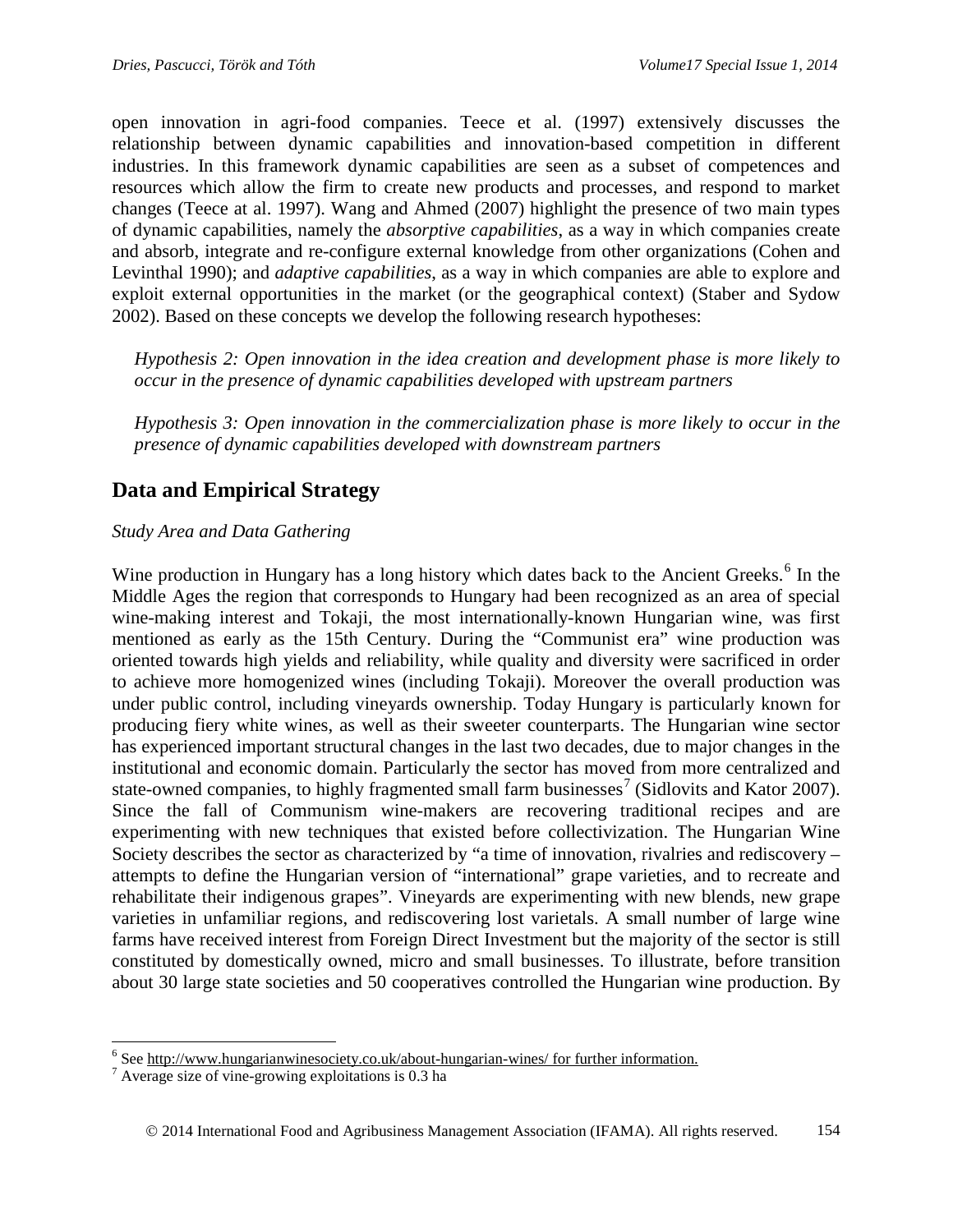the late 2000s about 13,000 enterprises and 29 cooperatives were involved with wine-making activities (i.e. processing and marketing) (Sidlovits and Kator 2007).

The survey was carried out in 2006 in the 22 Hungarian wine regions (Török and Tóth 2013). Altogether 119 questionnaires were sent to managers of wine-making companies and 115 questionnaires<sup>[8](#page-8-0)</sup> were completed, representing an average of five questionnaires for each wine region. During the examined time period (2004-2006), the EU faced aggressive market penetration of new wine producing countries (Australia, Chile and South Africa) and implemented new wine reforms. The new EU framework is more market oriented and competitive, therefore for the Hungarian wine sector – with almost only SME companies – fostering, adapting and spreading innovation is more crucial than ever.

Table 1 reports the main variables. Panel A describes the open innovation variables. We identify open innovation in the Hungarian wine companies when at least 25% of the new ideas have been created / developed / commercialized together with partners outside the boundaries of the firm. Therefore the dependent variable assumes value 1 (presence of open innovation) when managers indicated that more than 25% of the new ideas have been created, developed and/or commercialized with outsiders<sup>[9](#page-8-1)</sup>. All three measures are based on self-assessment of topmanagers.

Panel B refers to variables related to dynamic capabilities. We proxy absorptive capacities through the presence of highly-educated workers<sup>[10](#page-8-2)</sup>, the percentage of workers who are able to use English for business relations and the percentage of workers that have a familiarity with ICT. Furthermore, we include variables that are based on the assessment of top-managers about the firm's dependence on specific knowledge and the level of know-how specificity that is present in the company.

To proxy adaptive capabilities we use the intensity of information exchanges the company has with both upstream (suppliers) and downstream parties (buyers) and the reciprocity in sharing know-how with competitors. In the context of this research upstream parties include raw material suppliers (i.e. grapes) as well as service and technology suppliers.

As controls we use firm size, age and legal status (whether a wine company is a private partnership instead of a cooperative or other legal forms).

<span id="page-8-0"></span><sup>&</sup>lt;sup>8</sup> 119 questionnaires were filled in by the associates of the Council, which means an average of 5 per wine region. The wineries were questioned about their knowledge and information acquisition-, development- and marketing practice and opinion. A 7 point Lickert-scale evaluation scheme has been used.

<span id="page-8-1"></span><sup>&</sup>lt;sup>9</sup> The survey included a specific question on openness of idea generation, development and commercialization by means of 4 categories and namely ranging from 0% to 25%, 25% to 50%, 50% to 75% and from 75% to 100%. Therefore we interpreted as "non-open" all companies falling within the first quartile, while considering the companies as "open" otherwise. This is in line with previous empirical evidence on rate of openness in food companies (see Enzing et al. 2011, Garcia Martinez 2013).

<span id="page-8-2"></span> $^{10}$  Defined as dummy variable that is 1 if at least one employee has finished higher or university education and zero otherwise.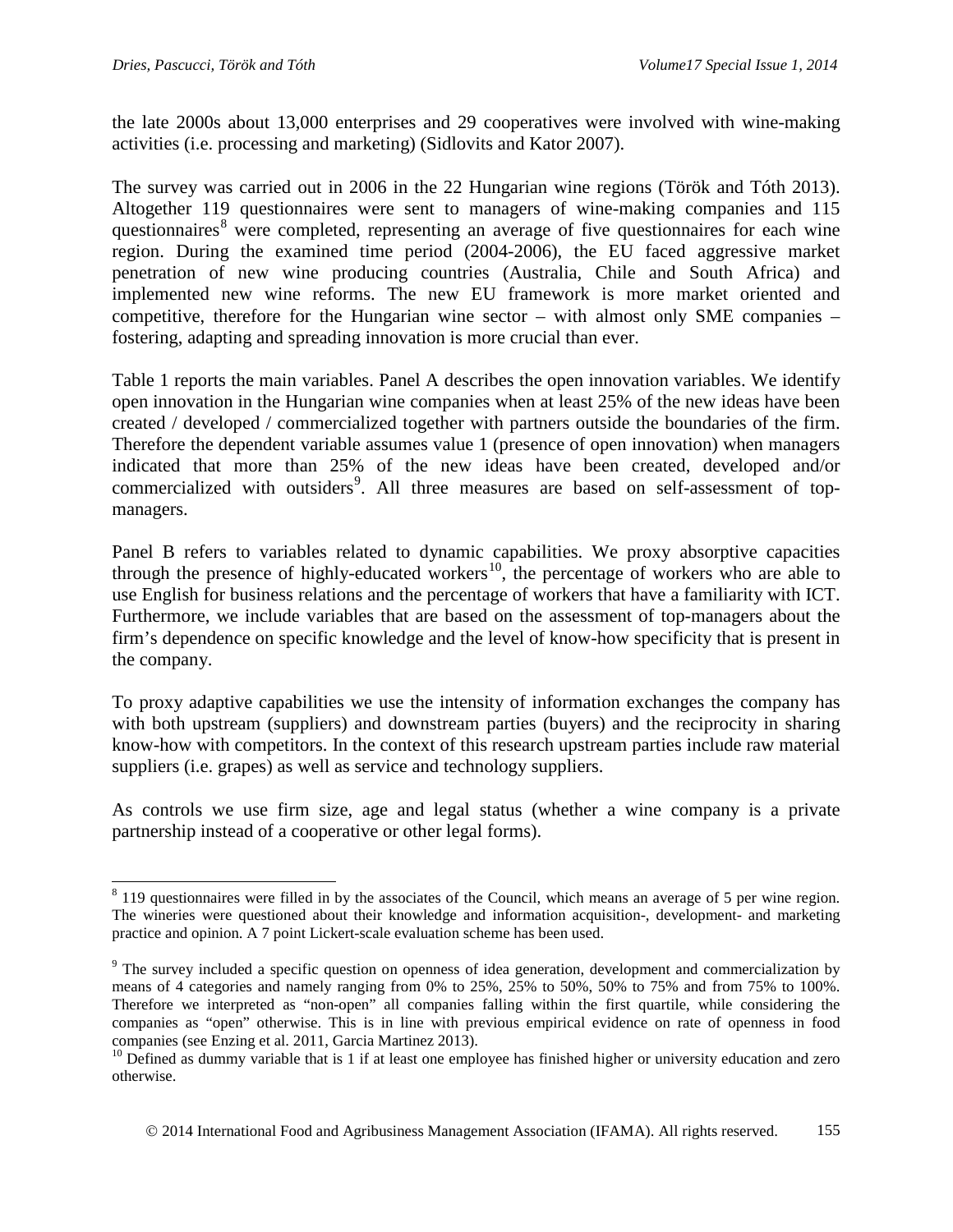### **Table 1**. Descriptive Statistics

| <b>Variables</b>                                                                                  |                                                            |                  | Obs. | <b>Mean</b> | S.D.   | Min. Max         |                |  |  |  |  |
|---------------------------------------------------------------------------------------------------|------------------------------------------------------------|------------------|------|-------------|--------|------------------|----------------|--|--|--|--|
| Panel A: Open innovation variables                                                                |                                                            |                  |      |             |        |                  |                |  |  |  |  |
| Presence of open innovation at idea<br>generation phase (>25% ideas created<br>with outsiders)    |                                                            | OIgeneration     | 115  | 0.635       |        | $\overline{0}$   | $\mathbf{1}$   |  |  |  |  |
| Presence of open innovation at idea<br>development phase (>25% ideas<br>developed with outsiders) |                                                            | OIdevelopmt      | 115  | 0.548       |        | $\mathbf{0}$     | $\mathbf{1}$   |  |  |  |  |
| Presence of open innovation at<br>commercialization phase (>25% ideas<br>coming from outside)     |                                                            | OIcommerce       | 115  | 0.426       |        | $\boldsymbol{0}$ | $\mathbf{1}$   |  |  |  |  |
| Panel B: Dynamic capabilities variables                                                           |                                                            |                  |      |             |        |                  |                |  |  |  |  |
| Absorptive<br>capabilities                                                                        | Presence of high-skilled<br>workers                        | educ_skill       | 92   | 0.304       | 0.280  | $\boldsymbol{0}$ | 1              |  |  |  |  |
|                                                                                                   | Percentage of English-<br>speaking workers                 | eng_skill        | 115  | 20.643      | 25.380 | $\boldsymbol{0}$ | 100            |  |  |  |  |
|                                                                                                   | Percentage of workers<br>familiar with ICT                 | ICT_skill        | 115  | 44.757      | 37.235 | $\Omega$         | 100            |  |  |  |  |
|                                                                                                   | The firm is dependent on<br>specific knowledge             | spec_know_depend | 114  | 5.518       | 1.465  | 1                | $\overline{7}$ |  |  |  |  |
|                                                                                                   | The firm owns specific<br>know-how                         | own_spec_know    | 114  | 5.105       | 1.319  | $\overline{2}$   | 7              |  |  |  |  |
| Adaptive<br>capabilities                                                                          | The firm has intensive<br>info exchanges with<br>buyers    | buy_info         | 114  | 5.193       | 1.211  | 1                | 7              |  |  |  |  |
|                                                                                                   | The firm has intensive<br>info exchanges with<br>suppliers | supl_info        | 114  | 4.307       | 1.446  | 1                | $\overline{7}$ |  |  |  |  |
|                                                                                                   | Reciprocity in sharing<br>know-how with<br>competitors     | $rec_info$       | 114  | 3.500       | 1.581  | 1                | 7              |  |  |  |  |
|                                                                                                   | Panel C: Control variables                                 |                  |      |             |        |                  |                |  |  |  |  |
|                                                                                                   | Number of workers                                          | size             | 115  | 11.296      | 19.916 | $\theta$         | 130            |  |  |  |  |
|                                                                                                   | Age of the firm                                            | age              | 105  | 11.095      | 6.631  | $\mathbf{1}$     | 47             |  |  |  |  |
|                                                                                                   | Legal status (1 if<br>private partnership)                 | legalform        | 115  | 0.574       | 0.497  | $\theta$         | $\mathbf{1}$   |  |  |  |  |

We now describe our empirical strategy. We consider correlations between the measures of open innovation and dynamic capabilities of agri-food companies:

$$
(1) O_j = \alpha + \beta_1 D_j + \beta_2 C_{j\; +} \epsilon_{j\text{,}}
$$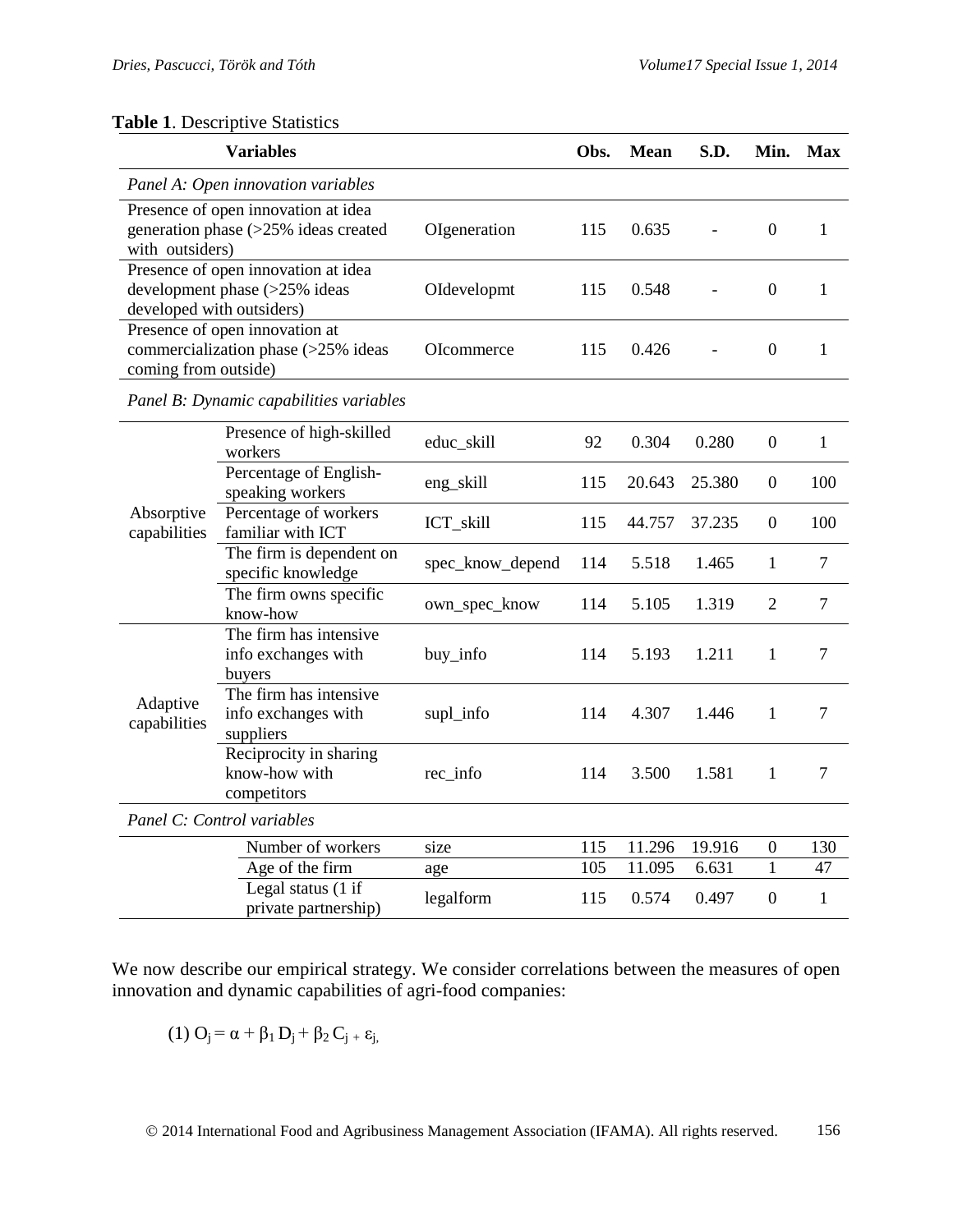where  $O_i$  refers to our open innovation variables, such as the proportion of ideas entirely generated, developed or commercialized in collaboration with other partners of company j, with  $j=1,...92$ .  $D_i$  refers to a vector of company dynamic capabilities, and  $C_i$  refers to a vector of company control variables.

We use a multivariate probit model to determine the factors that drive the degree of openness at different innovation stages. The multivariate probit allows the binary dependent variables to be correlated. Since the cross-sectional nature of our data does not allow us to completely avoid issues of endogeneity, reverse causality and omitted variables problems, the results of the econometric estimations should be interpreted as correlations and not as causal relationships.

## **Results**

As a first result we can see from table 1 that the degree of openness decreases as we move through the different stages of the innovation process. While open innovation occurs in 63% of the surveyed companies in the idea generation phase, this share has decreased to 55% and 43% in the development and commercialization phase respectively.

To test hypothesis 1 we perform pearson's chi-squared test to determine independence of the variables OIgeneration, OIdevelopment and OIcommerce. The test strongly rejects independence and hence confirms that the degree of openness is strongly correlated in the three different stages of the innovation process in Hungarian wine companies. In other words, we fail to reject hypothesis 1. Moreover, the positive correlation between the degree of openness in different stages of the innovation process also justifies the use of the multivariate probit model. We can conclude that companies are inclined to be open throughout the whole innovation process. Drivers that stimulate openness in idea creation in a company may therefore also contribute to a positive attitude towards openness in idea development and commercialization and vice versa.

In Table 2 we present our results on correlations between open innovation variables and dynamic capabilities in Hungarian wine companies. As a first general observation we point out that only a limited number of coefficients are significantly different from zero. A reason for this may be the small sample size – only 92 observations were retained in the regression model – combined with an extensive list of explanatory variables. Results should therefore be interpreted with caution.

The results in Table 2 are in line with hypothesis 2: open innovation in the idea generation phase is more likely to occur in the presence of intensive information exchanges with suppliers (upstream partners). Furthermore, we find evidence in line with hypothesis 3, namely that open innovation in the commercialization phase is stimulated by information flows between the wine companies and downstream buyers (i.e. retailers). This points to the relevance of other value chain actors in the innovation process in the wine industry but with an important distinction between the players that affect the first stages of the innovation process (idea generation) as compared to the later stages (commercialization).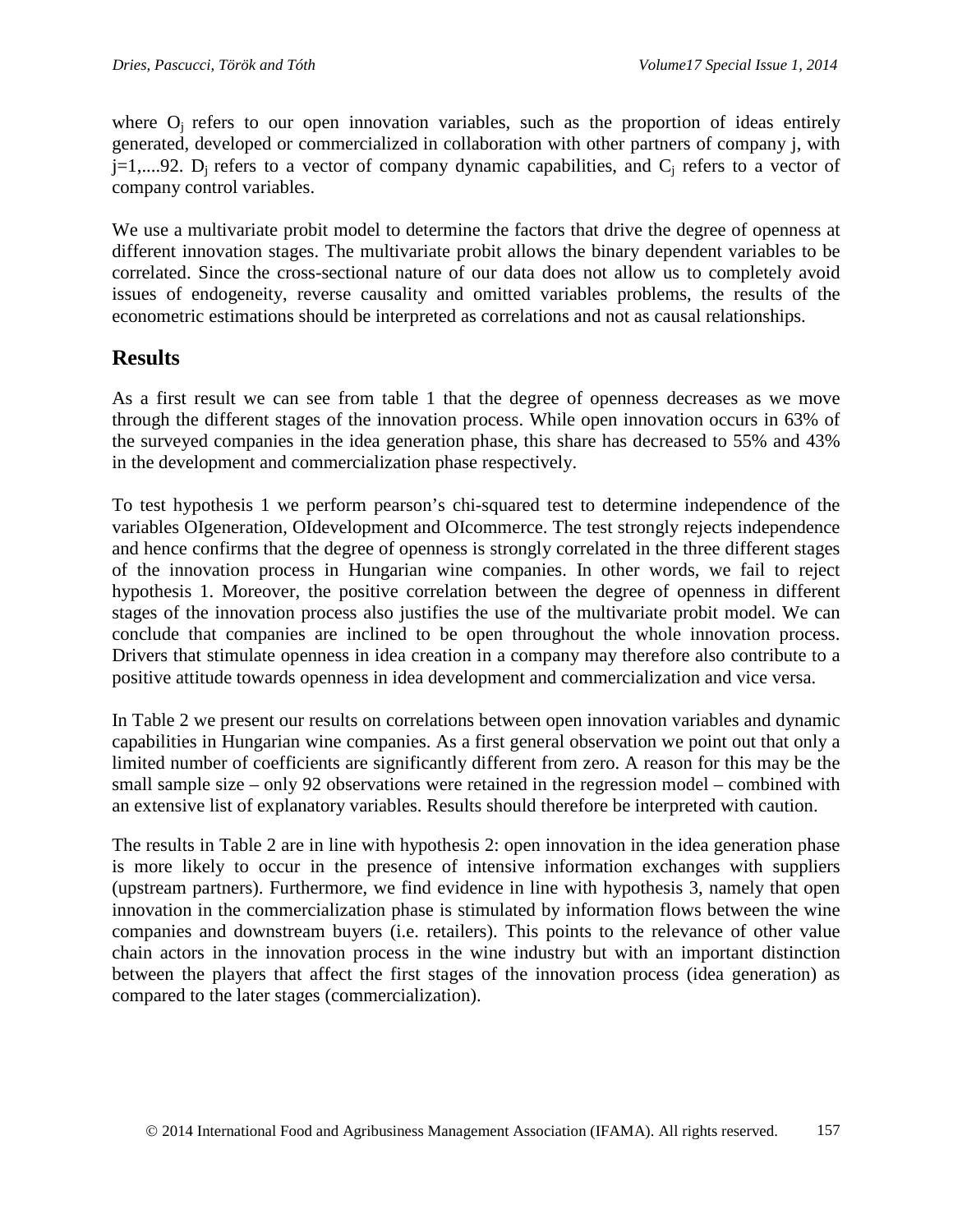|                                                          | <b>OIgeneration</b> |                      |           | <b>OIdevelopment</b> | <b>OI</b> commerce |             |                       |
|----------------------------------------------------------|---------------------|----------------------|-----------|----------------------|--------------------|-------------|-----------------------|
| <b>Variable</b>                                          | Coef.               |                      | Std. Err. | Coef.                | Std. Err.          | Coef.       | Std. Err.             |
| Presence of high-<br>skilled workers                     | 0.1596              |                      | 0.6401    | 0.0430               | 0.5624             | 0.7054      | 0.60613               |
| Percentage of English-<br>speaking workers               | 0.0189              | $\ast$               | 0.0099    | 0.0029               | 0.0071             | 0.0068      | 0.00802               |
| Percentage of workers<br>familiar with ICT               | 0.0015              |                      | 0.0065    | 0.0040               | 0.0052             | $-0.0059$   | 0.00525               |
| The firm is dependent<br>on specific knowledge           | $-0.1465$           |                      | 0.1301    | 0.1208               | 0.1104             | $-0.0673$   | 0.10143               |
| The firm owns specific<br>know-how                       | $-0.2466$           | $\ast$               | 0.1432    | 0.0224               | 0.1245             | $-0.1256$   | 0.12784               |
| The firm has intense<br>info exchanges with<br>buyers    | 0.0322              |                      | 0.1506    | 0.0536               | 0.1279             | 0.2499<br>4 | $\ast$<br>0.14356     |
| The firm has intense<br>info exchanges with<br>suppliers | 0.3106              | $\ast\ast$           | 0.1231    | 0.0868               | 0.1055             | 0.1055<br>5 | 0.11103               |
| Reciprocity in sharing<br>know-how with<br>competitors   | $-0.1224$           |                      | 0.1429    | 0.1077               | 0.1141             | $-0.1741$   | $\ast$<br>0.10474     |
| Size                                                     | 0.0184              |                      | 0.0151    | 0.0211               | $\ast$<br>0.0124   | 0.0103      | 0.008                 |
| Age                                                      | $-0.0494$           | $\ast$               | 0.0287    | 0.0181               | 0.0236             | $-0.0519$   | $\ast\ast$<br>0.02536 |
| Legal form                                               | $-0.2764$           |                      | 0.3579    | 0.5377               | $\ast$<br>0.3030   | $-0.4972$   | 0.31389               |
| Constant                                                 | 1.3445              |                      | 1.0627    | 1.0813               | 0.8964             | 0.205       | 0.94027               |
| Corr_gener_dev                                           | 0.83902             | $\ast\ast$<br>$\ast$ | 0.08653   |                      |                    |             |                       |
| Corr_com_gener                                           | 0.66411             | $**$<br>$\star$      | 0.12792   |                      |                    |             |                       |
| Corr_dev_com                                             | 0.84704             | $\ast\ast$<br>$\ast$ | 0.07919   |                      |                    |             |                       |

#### **Table 2**. Multivariate Probit Results

N. sample  $= 92$  valid observations

\* significant at 10% level, \*\* significant at 5% level, \*\*\* significant at 1% level

Other dynamic capabilities that play a role in explaining the degree of openness include the skill level of the labor force and the degree of in-house specific knowledge. In line with the literature, companies that adopt an open innovation process have access to a well-educated workforce. Furthermore, access to own specific know-how in the company is negatively correlated with the openness of the innovation process in the idea generation phase. This may point to a trade-off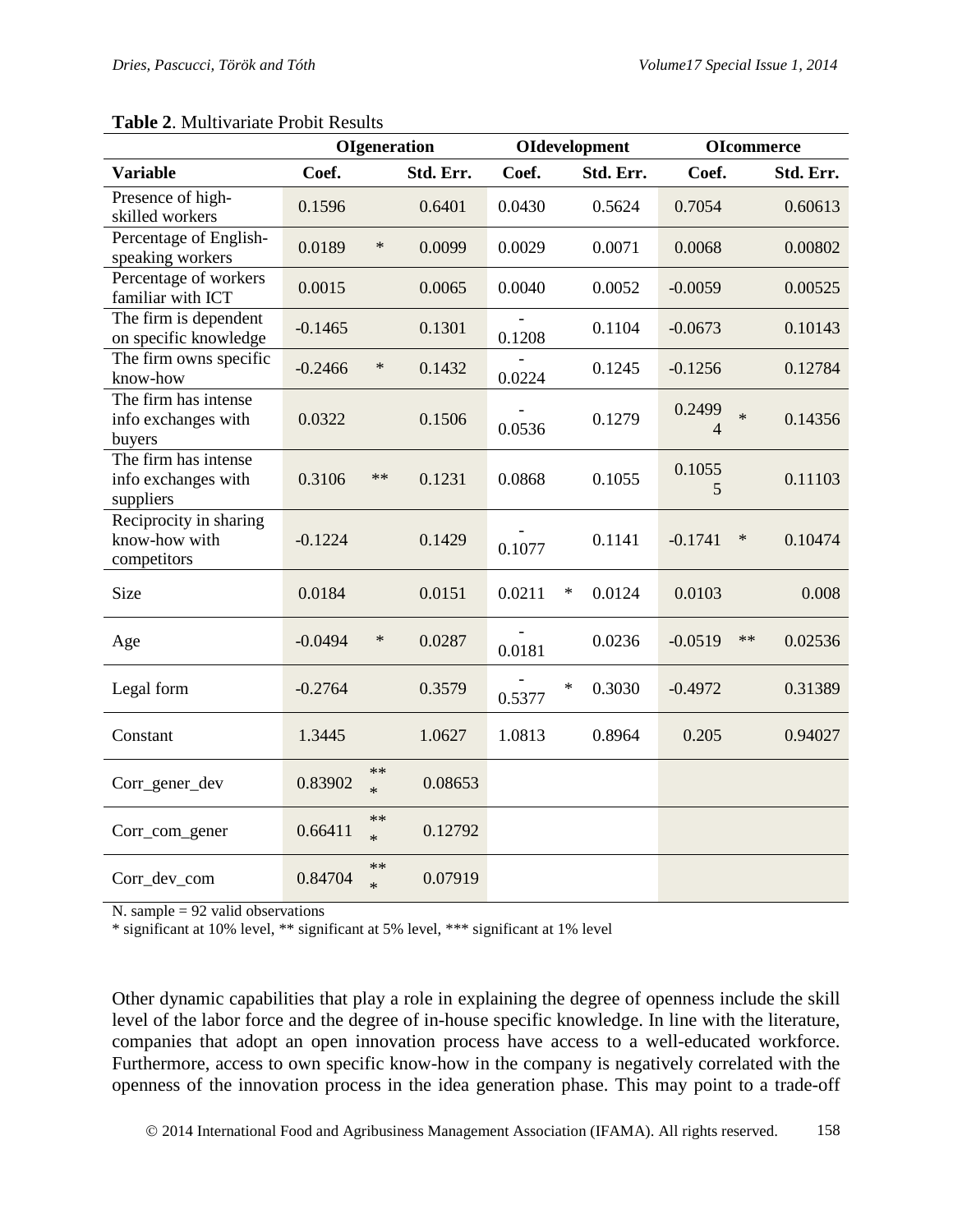between openness and own innovation capacity. As expected, reciprocity in information exchange with competitors is negatively correlated with open innovation in the commercialization phase.

Finally, the control variables show a significant effect of firm size (positive), firm age (negative) and legal form. The former indicate that larger and younger firms are more likely to have an open innovation process. Companies established as private partnerships, on the other hand, are less likely to engage in open innovation.

## **Discussion and Conclusions**

Food companies, policy-makers and practitioners are increasingly looking at open innovation as a promising approach to support the competitiveness of the agri-food sector. However the transition to an open innovation system is not straightforward and requires specific resources and capabilities, as well as a supportive institutional environment. The current study shows that agrifood SMEs in the Hungarian wine industry are actively using "open sources" in their innovation processes, even more than commonly acknowledged in the literature and the policy debate. For example, even in a relatively closed sector, such as the wine sector in Hungary, the degree of openness of companies in all the different stages of the innovation process has been surprisingly high. Looking at the determinants of the openness of the innovation process, we find that the phases of "idea generation" and "commercialization" are more influenced by specific company's capabilities than the development phase. Openness in the idea generating phase occurs more in companies that have higher shares of English-speaking employees and that have more intense relationships with suppliers. This may point to the importance of the flows of new ideas that come from global trends and from dealing with foreign companies and stakeholders. This result gives support to internationalization strategies at both company and sector level. Furthermore, interactions with suppliers seem important at the idea generation stage. In agribusiness, suppliers form a key component to assure quality and effective sourcing for agri-food companies that want to develop new products and services. This finding supports managerial and policy strategies oriented towards the creation of business parks and rural clusters, where farmers, processors and tech-companies can establish joint ventures and networks to create new products and/or processing technologies. Commercializing new ideas is also affected by the companies' capabilities, specifically when it comes to the creation of productive interactions with buyers.

Unfortunately, our approach was also affected by some limitations. The dataset didn't allow us to incorporate differences in regional conditions that can support or constrain the opportunities that companies have to participate in open innovation networks. This is a component of great relevance for shaping policy interventions at national and regional level. Moreover, we know that innovative interactions are deeply affected by proximity and cooperation. This is indeed a challenging issue since it creates the need for change not only in business practices and strategies, but also in the type of policy support provided to agri-food stakeholders and namely a shift from company-based to network/cluster based types of policy support.

# **Acknowledgements**

Data were collected as part of the OTKA K 84327 research project with the assistance of the National Council of Wine Regions, and the analysis was undertaken as part of COMPETE, a research project supported by the EU's Seventh Framework Programme (Contract No 312029).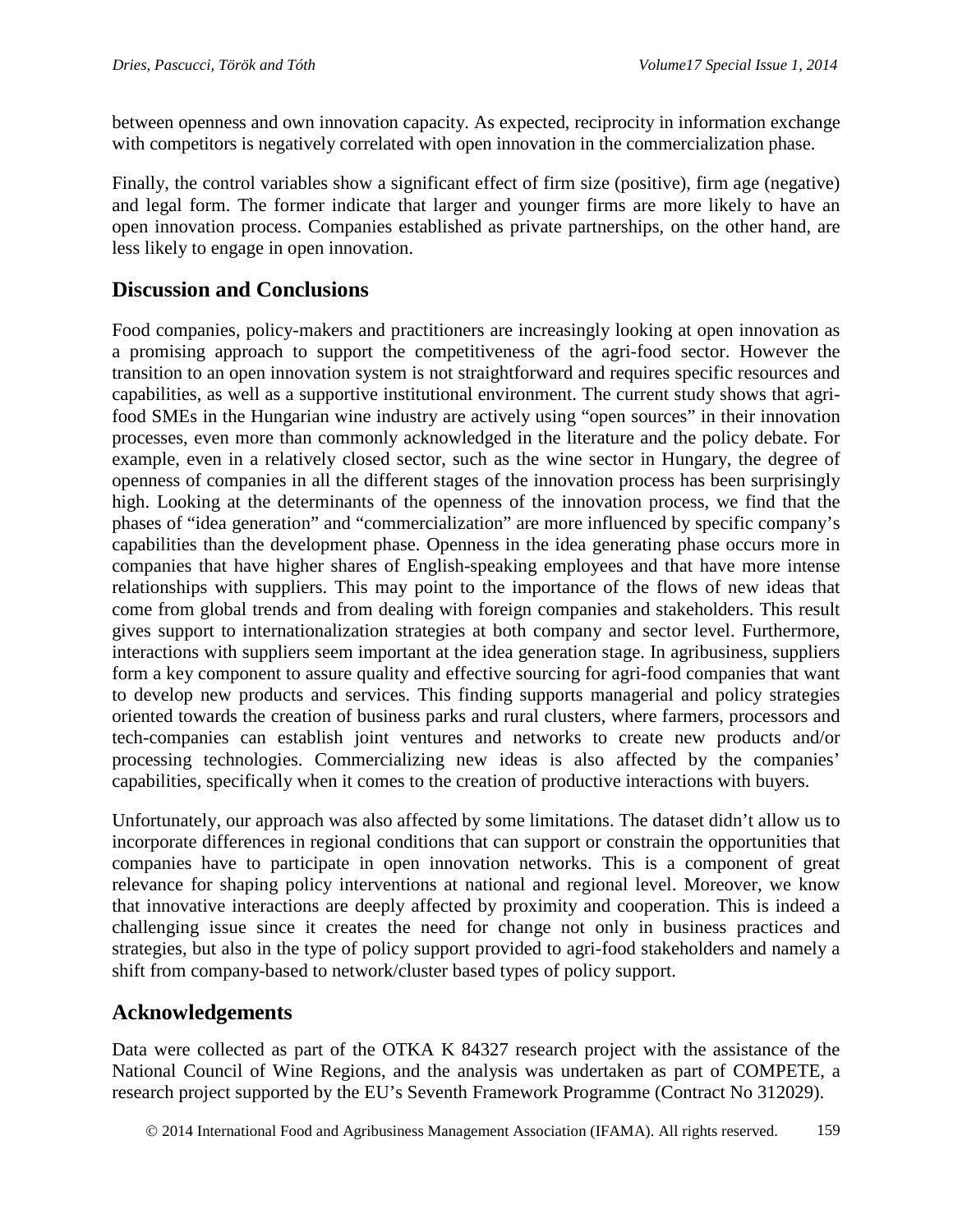## **References**

- Anderson, K. 2004. *The world's wine markets: Globalization at work*. 337. Cheltenham, UK: Edward Elgar Publishing,
- Archibugi, D., S. Cesaratto, and G. Sirilli. 1991. Sources of innovative activities and industrial organization in Italy. *Research Policy* 20: 299-313.
- Avermaete, T., J. Viaene, E.J. Morgan, E. Pitts, N. Crawford and D. Mahon. 2004. Determinants of product and process innovation in small food and manufacturing firms. *Trends in Food Science and Technology* 15: 474-483.
- Baregheh, A., J. Rowley, S. Sambrook and D. Davies. 2012 (a). Innovation in food sector SMEs. *Journal of Small Business and Enterprise Development* 19(2): 300-321.
- Baregheh, A., J. Rowley, S. Sambrook and D. Davies. 2012(b). Food sector SMEs and innovation types. *British Food Journal* 114(11): 1640-1653.
- Boehlje, M., M. Roucan-Kane, and S. Broring. 2011. Future Agribusiness Challenges: Strategic Uncertainty, Innovation and Structural Change. *International Food and Agribusiness Management Review* 14 (5): 53 – 81.
- Capitanio, F., A. Coppola and S. Pascucci. 2009. Indications for drivers of innovation in the food sector. *British Food Journal* 111(8): 820-838.
- Capitanio, F., A. Coppola and S. Pascucci. 2010. Product and process innovation in the Italian food industry. *Agribusiness: an International Journal* 26: 503-518.
- Chesbrough, H. 2003. *Open Innovation: The New Imperative for Creating and Profiting from Technology*. Boston, MA: Harvard Business School Press.
- Chesbrough, H. 2006. Open innovation: a new paradigm for understanding industrial innovation. In *Open innovation: researching a new paradigm,* edited by H. Chesbrough, W. Vanhaverbeke, and J. West, 1-12. New York, NY: Oxford University Press.
- Christensen, C.M., M.H. Olesen, and J.S. Kjaer. 2005. The industrial dynamics of open innovation–evidence form the transformation of consumer electronics. *Research Policy* 34: 1533-1549.
- Cohen, M.D., and D.A. Levinthal. 1990. Absorptive capacity: a new perspective on learning and innovation. *Administrative Science Quarterly* 35: 128–152.

Dahlander, L., and D.M. Gann. 2010. How open is innovation? *Research Policy* 39: 699–709.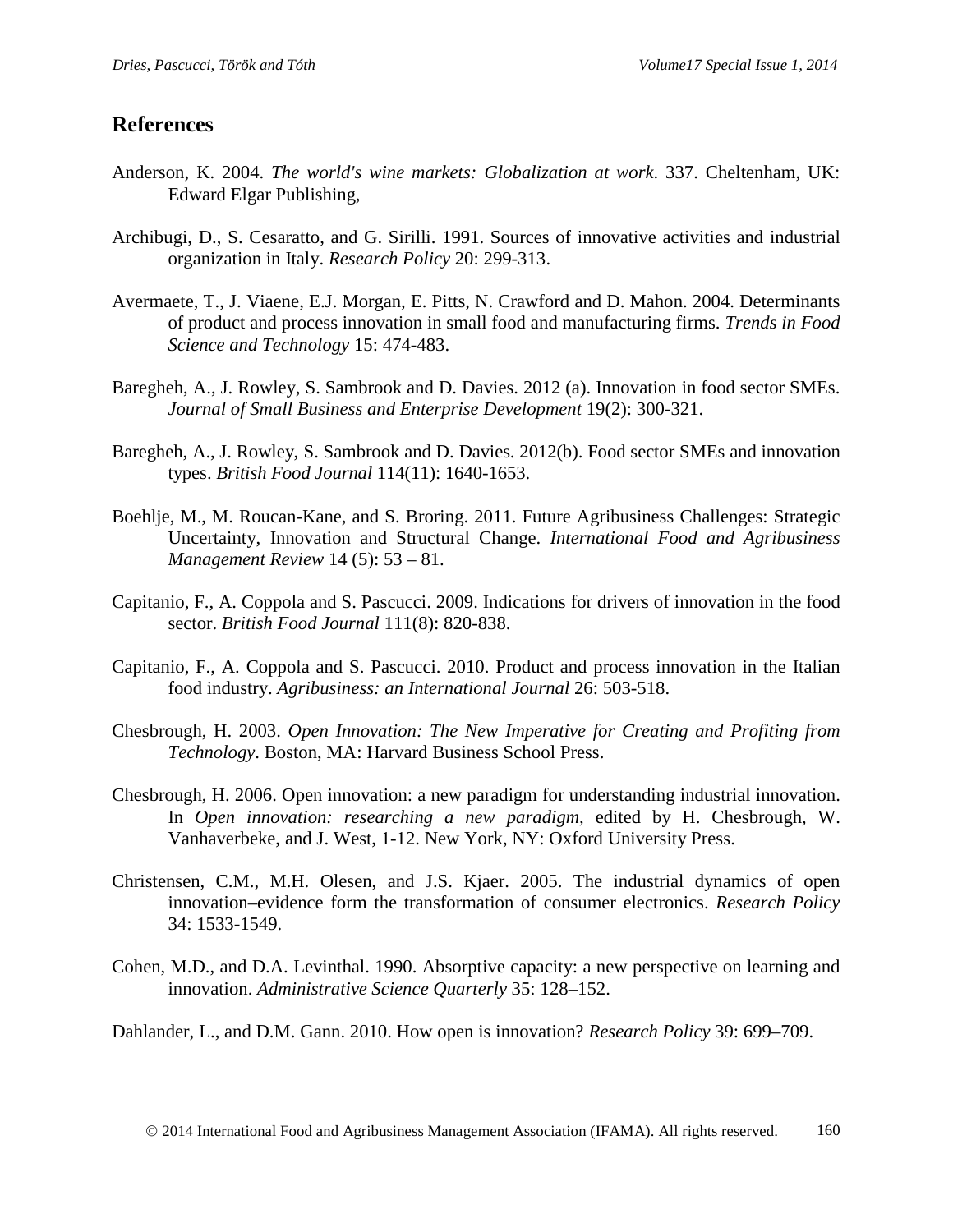- Dittrich, K., and G. Duysters. 2007. Networking as a means to strategy change: The case of open innovation in mobile telephony. *Journal of Product Innovation Management* 24: 510- 521.
- Dries, L., S. Pascucci, A. Török and J. Tóth. 2013. Open innovation processes in the Hungarian wine sector. *Eurochoices* 12(1): 53-59.
- Enzing, C.M., S. Pascucci, F. H.A. Janszen, and S.W.F. Omta. 2011. Role of open innovation in the short- and long-term market success of new products: evidence from the Dutch food and beverages industry. *Journal on Chain and Network Science* 11(3): 235-250.
- European Commission, 2009. Report on the Competitiveness of the European Agri-food Industry. Enterprise and Industry Directorate General, Food Industry Unit. Online: [http://ec.europa.eu/enterprise/sectors/food/files/high\\_level\\_group\\_2008/documents\\_hlg/fi](http://ec.europa.eu/enterprise/sectors/food/files/high_level_group_2008/documents_hlg/final_report_hlg_17_03_09_en.pdf) [nal\\_report\\_hlg\\_17\\_03\\_09\\_en.pdf](http://ec.europa.eu/enterprise/sectors/food/files/high_level_group_2008/documents_hlg/final_report_hlg_17_03_09_en.pdf) [accessed November 21, 2013].
- Fetterhoff, T.J., and D. Voelkel. 2006. Managing open innovation in biotechnology. *Research - Technology Management* 49: 14-18.
- Galizzi, G., and L. Venturini. 1996. Product innovation in the food industry: nature, characteristics and determinants. In *Economics of innovation: the case of the food industry,* edited by G. Galazzi and L. Venturini, 133-156. Heidelberg, Germany: Physica-Verlag.
- Garcia Martinez, M. 2013. *Open innovation in the food and beverage industry*. Woodhead Publishing Series in Food Science, Technology and Nutrition No. 243.
- Gassmann, O., E. Enkel, and H.W. Chesbrough. 2010. The future of open innovation*. R&D Management* 40 (3): 213–221.
- Huizingh, E.K.R.E. 2011. Open innovation: State of the art and future perspectives. *Technovation* 31: 2-9.
- Huston, L., and N. Sakkab. 2006. Connect and develop: inside Procter and Gambler's new model of innovation. *Harvard Business Review* 84: 58-66.
- Karantininis, K., J. Sauer, and W.H. Furtan. 2010. Innovation and integration in the agri-food industry. *Food Policy* 35(2): 112-120.
- Lee, S., G. Park, B. Yoon and J. Park. 2010. Open innovation in SMEs an intermediated network model. *Research Policy* 39: 290 - 300.
- Parida, V., M. Westerberg and J. Frishammar. 2012. Inbound Open Innovation Activities in High-Tech SMEs: The Impact on Innovation Performance. *Journal of Small Business Management* 50(2): 283–309.